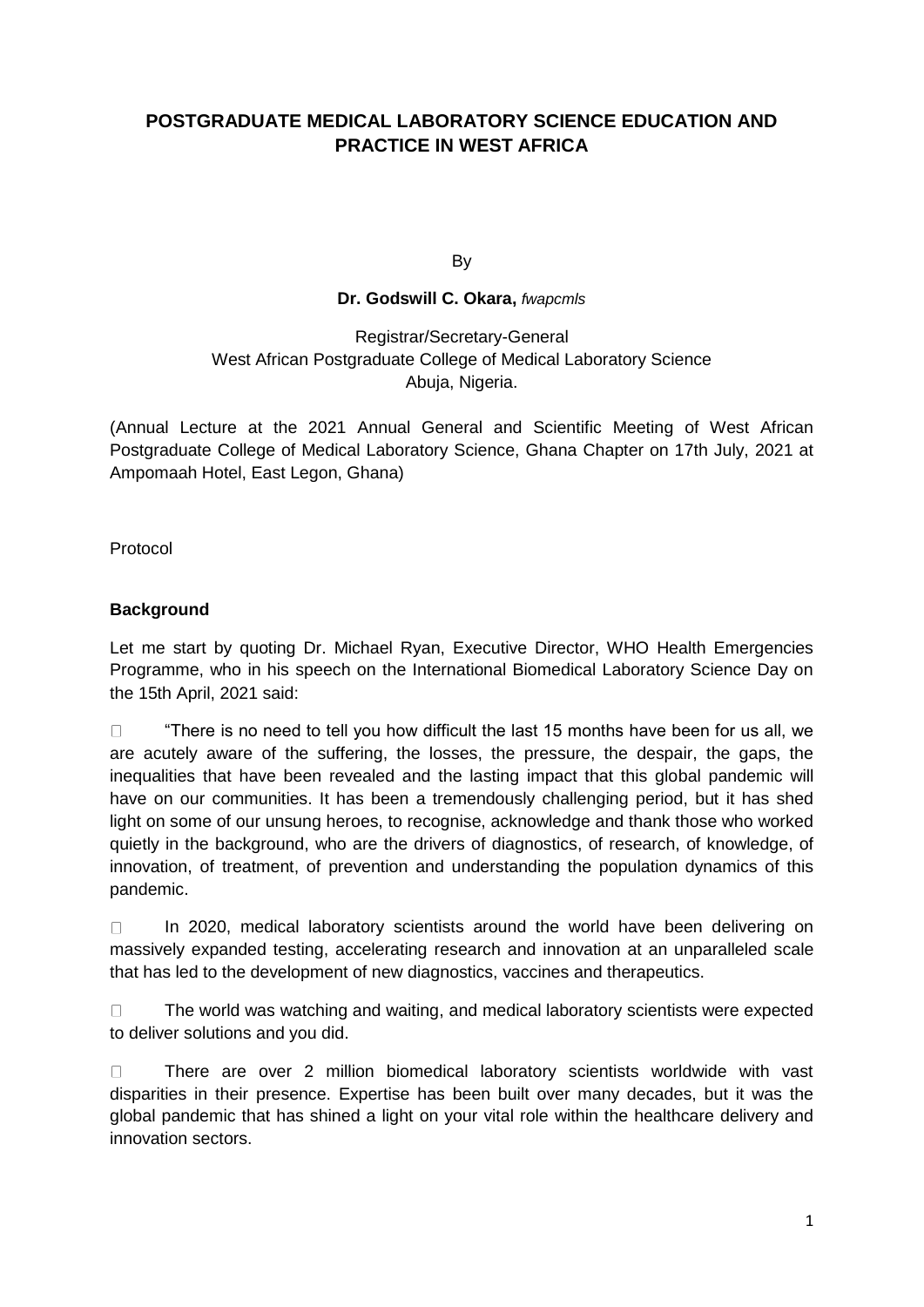$\Box$ Biomedical laboratory scientists have worked around the clock dealing with the immense numbers of samples that have needed to be tested, …………you have also had to deal with potential exposures to the virus within the laboratory environment;

 $\Box$ If there is something we have learned, it is that laboratory systems and medical laboratory scientists are of vital importance to national and global preparedness and that this should become a priority investment moving forward."

## **Introduction**

Human resources constitute the most important element in any service, especially in the healthcare service sector. Professional practice is a knowledge-based occupation. It is therefore imperative to consider this very appropriate topic: Postgraduate Medical Laboratory Science Education and Practice in West Africa at this momentous occasion of the 2021 Annual General and Scientific Meeting of the West African Postgraduate College of Medical Laboratory Science, Ghana Chapter. As the first nation to gain political independence in Sub-Saharan Africa, Ghana has always been in the vanguard of initiating and catalyzing developmental milestones in our continent and region. I am very delighted to join you in marking this epochal event of College Chapter Conference in our region.

#### **Healthcare Practice in the 21st Century**

Modern healthcare practice is a multi-professional and multi-disciplinary endeavour. It has outgrown the scope and capacity of any single profession. The earlier all stakeholders in the healthcare sector in West Africa recognise, appreciate and reconcile themselves with this existential reality, the better for us all in our region.

The word profession, has been defined as: "occupation, especially one requiring advanced education and special training". (The Advanced Learners Dictionary of Current English 2nd Ed).

It is in realization of this definition that, the statutory provisions regulating the practice of any given profession vests the responsibility of determining the standard of knowledge and skill to be attained by its practitioners on a regulatory body. Professions arise out of identified human and social needs.

The Honorable Justice Babatunde A. Adejumo OFR, the former President of the National Industrial Court of Nigeria had said in a landmark judgment:

"It is not being argued that anybody brought any profession from heaven; all formal professions are created by laws; they are acquired by passing prescribed examinations and fulfilling the conditions precedent"

"It is for this reason that, the law, which does nothing in vain, in its wisdom, cuts off those portions of medical practice which it believed are sufficient to make whole the practice of the profession of medical laboratory science as the areas to be covered to become a medical laboratory scientist. Immediately this was done, the profession created, and the qualification acquired makes the Medical Laboratory Science an autonomous profession (and its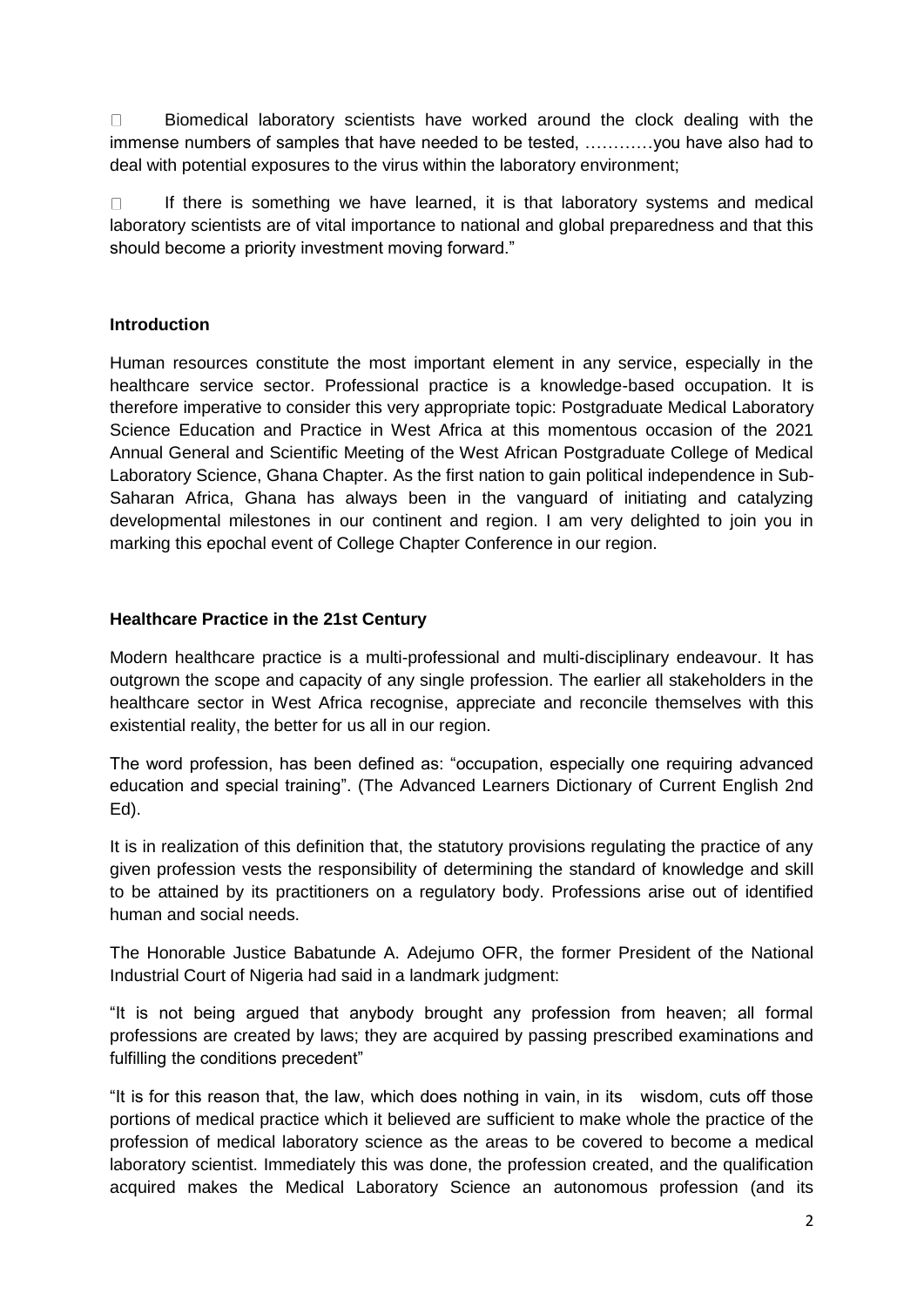professionals, independent) in its own right without any blemish or inadequacy, and medicine (pathology) equally a profession in its own right, ……………………The law actively intends to prevent a situation where one person would be jack of all trade. It fears the inefficiency that results thereby and the negative and grave implications for health delivery."

"The American Society of Clinical Laboratory Science (ASCLS) defines the profession of medical laboratory science as encompassing the design, performance, evaluation, interpreting, and clinical correlation of clinical laboratory testing, and management of all aspects of these services. It has long been established that medical laboratory science is a profession distinct from the practice of medicine; characterized by its own body of knowledge and scope of practice, and requires of its practitioners a high level of competency in scientific, technical, managerial and scholarly principles as well as high standards of performance and professional conduct."

It is for these reasons the profession has its own different regulatory framework in many countries of the world, including West African countries such as Nigeria, Ghana etc.

#### **West Africa Situation**

The West African Health Organisation was created by ECOWAS Protocol A/P2/7/87 of 9th July, 1987 signed by all the Heads of State and Government in the region.

"The objective of the West African Health Organisation shall be the attainment of the highest possible standard and protection of health of the peoples in the sub-region through the harmonisation of the policies of the Member States, pooling of resources, and cooperation with one another and with others for a collective and strategic combat against the health problems of the sub-region". - Article III of the Protocol establishing WAHO.

In 2003, the West African Heads of State and Government reached an agreement for the development of education protocol and resolution of the General Convention on the recognition and equivalence of degrees, Diplomas, Certificates and other qualifications in ECOWAS member States. Furthermore, the 46th Ordinary Session of the Authority of Heads of State and Government in December 2014 reiterated the desirability of harmonizing professional training curriculum in the region. Consequently, the ECOWAS Assembly of Health Ministers deliberated and adopted the proposed harmonized healthcare professional curricular articulated by WAHO to address the health needs of the sub-region both at the undergraduate and postgraduate levels. This led to the six-year 'Doctor of Medical Laboratory Science Degree Curriculum for the Training of Medical laboratory Professionals in Universities in ECOWAS Region', which Ghana in her characteristic manner of recording firsts in Sub-Saharan Africa has commendably championed and blazed the trail by initiating and already produced several batches of graduates of this wonderful regional harmonized Doctor of Medical laboratory Science (MLSD) curriculum.

## **WAHO Harmonised Fellowship Curriculum for Specialist/Consultant Medical Laboratory Scientists**

The WAHO Harmonised postgraduate Fellowship training curriculum has led to the establishment and inauguration of the West African Postgraduate College of Medical Laboratory Science (WAPCMLS), which was officially inaugurated on the 22nd February 2020 in Lagos, Nigeria. Consequently, the 21st Ordinary Session of the ECOWAS Assembly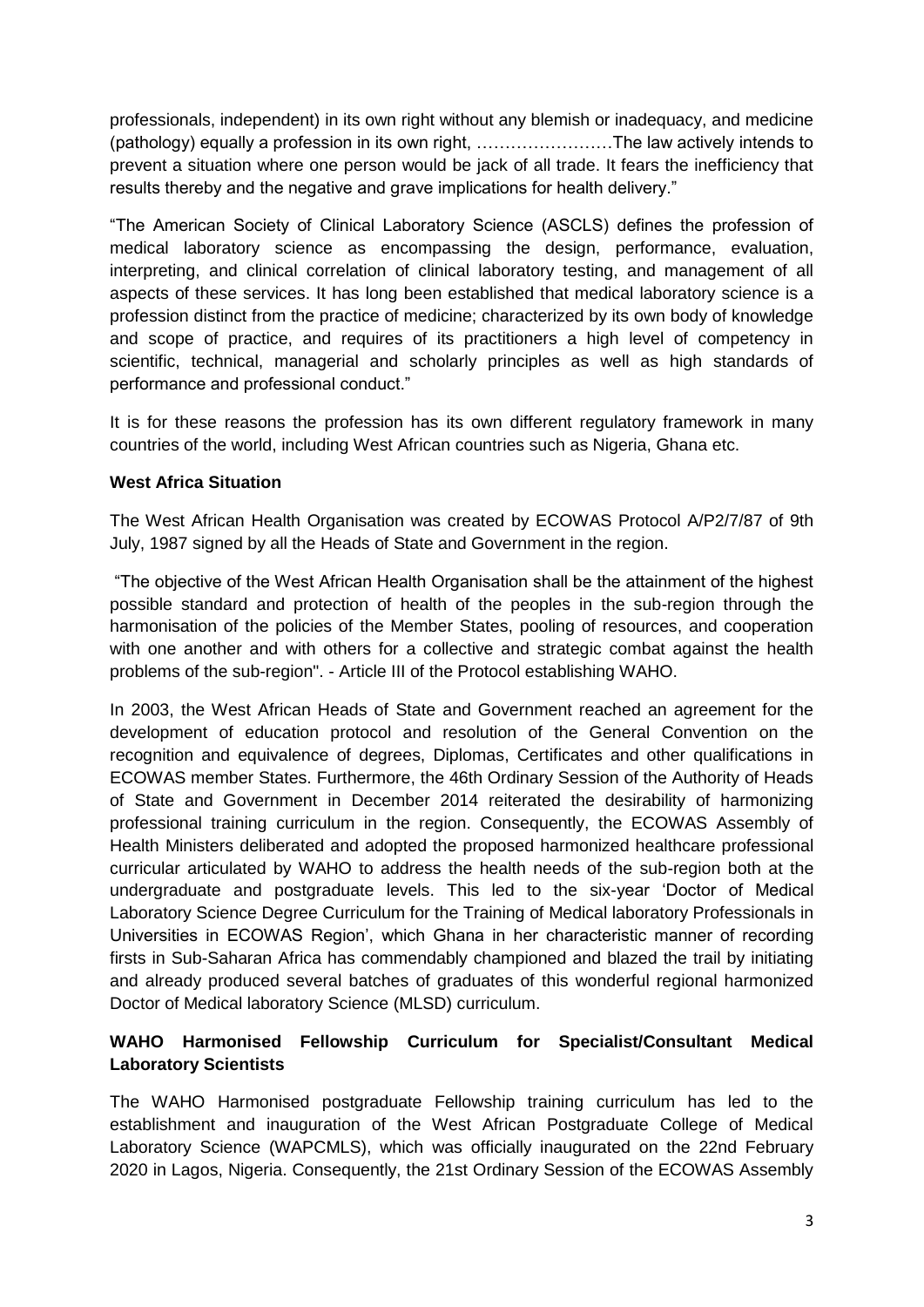of Health Ministers in August 2020, approved the Inclusion of the College as a Statutory Member of the Regional Council for Health Professionals' Education. The College is therefore a fully internationally recognised legal entity of the ECOWAS regional Authority, with a mandate to train and certify specialist and consultant medical laboratory scientists within the West African region to actualize the dreams of our founding fathers of ECOWAS and WAHO, namely: the attainment of the highest possible standard and protection of health of the peoples in the sub-region.

## **General Training Objective of the College Fellowship**

The WAHO approved Fellowship curriculum clearly states:

"There is a compelling need to develop and produce a core of thorough-bred expert medical laboratory scientists in all specialties and sub-disciplines of the profession to meet the evergrowing demands of the West African health system. The Fellowship programme is designed to complement and advance the academic knowledge attained at the first-degree qualification and is intended to equip the candidate with competence to practise at a higher level within the chosen discipline. It is the overall intention of the programme to prepare the candidate to practise as a specialist that could be appointed as consultant in the chosen discipline with sufficient depth of technical and managerial knowledge and skills. It would expand the knowledge and practice from a laboratory-oriented approach to a patient-oriented approach".

It is very evident therefore that the Authority of ECOWAS Heads of States and Government through its highest Health Technical body, WAHO, is clearly resolute on the nature of medical laboratory services, caliber of personnel mix and scope of practice it desires in the ECOWAS region. The ball is now in the courts of professional actors, national political leaders and administrators of the healthcare system in the region. There is no doubt whatsoever that the ECOWAS Authority desires nothing less than the best available professional standards comparable to any in the 21st Century West Africa.

#### **Challenges**

It has been said that: "Old habits die hard". First-born mentality syndrome at work in the healthcare space in Africa.

It was John F. Kennedy who said: "Change is the law of life, and those who look only to the past or present are certain to miss the future".

Clinical laboratories represent an area of healthcare that has always undergone major changes because of technological advances and economic pressures, argues Plebani (2002).

#### **The United Kingdom Model**

In February 1999, the National Health Service (NHS) of the UK, came up with the "Agenda for Change Agreement" which provided a Knowledge and Skills Framework (KSF), a competence framework to support personal development and career progression for all professionals within the NHS. The Agenda for Change National Agreement included a commitment to introduce a system of annual development reviews and to create lifelong learning development opportunities, to enable all professionals to develop vertically and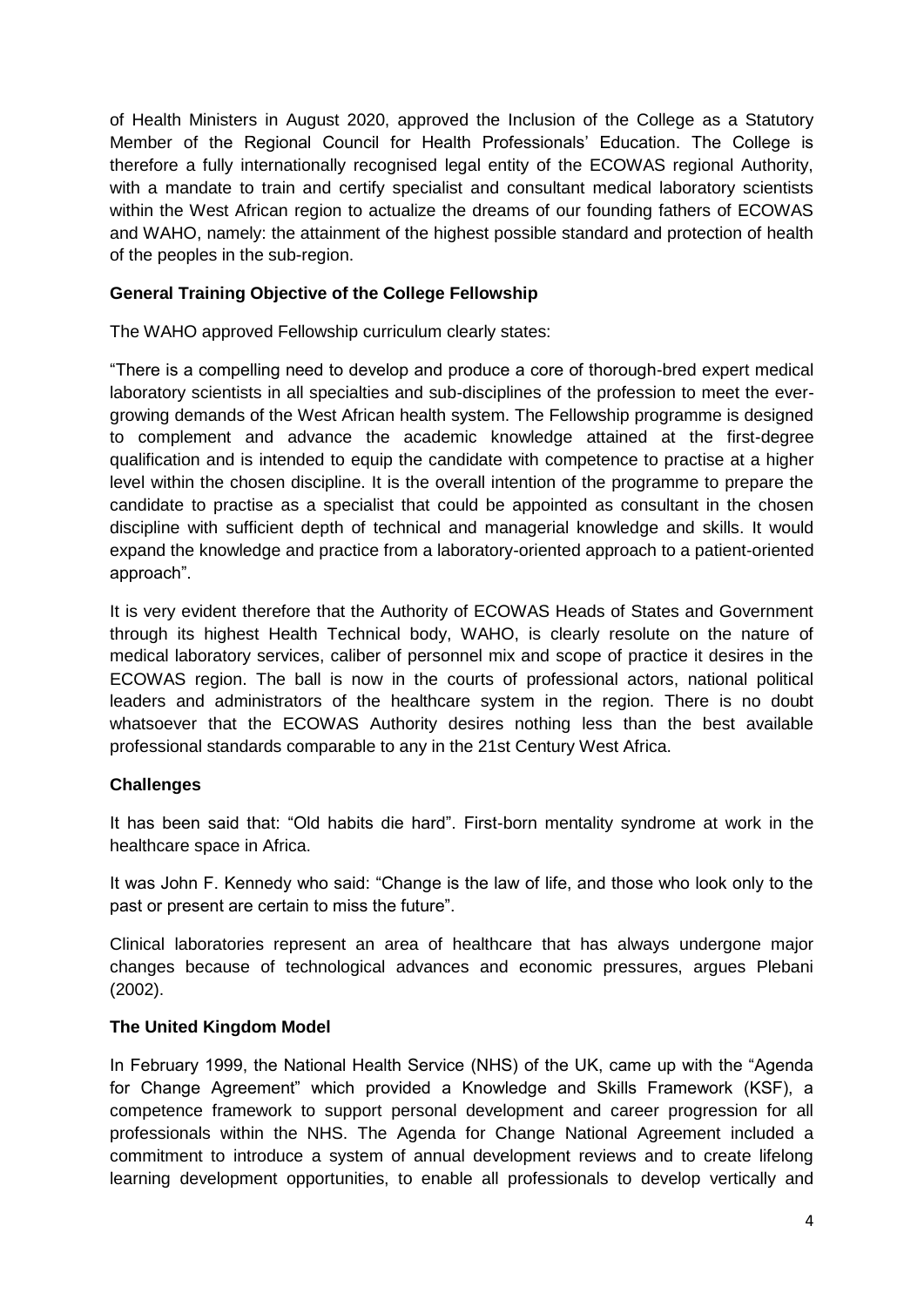attain to the zenith of their career potentials. This created a strong commitment to a common national ideal and Motto namely:

"Working Together, For Patients, With Compassion, As One Team, Always Improving".

It led to the development and creation of specialist and consultant positions in all healthcare professions in the NHS. A major step in building synergy in any team is to engender an atmosphere that reassures every member of the team that their professional and personal growth and enhancement is in no way a threat to other members of the team. Someone has illustrated TEAM to mean:

T…………. Together

E …………..Everyone

A ………….. Achieves

M …………... More

 $\Box$ A look at the UK Biomedical laboratory science profession:

Dr. Gary Moore, Consultant Biomedical Scientist in Haemostasis and Thrombosis, Guy's & St. Thomas' Hospital, London.

Interview (Video Clip).

## **A Call for Collaboration, Cooperation and Concord in the Health Sector in West Africa**

In a very exemplary display of collaboration, cooperation and concord, the Royal College of Pathologists and the Institute of Biomedical Science in the UK have worked together through the establishment of Conjoint Examination Boards. This is the joint professional model that has been used to produce a standardized and structured approach for the delivery of the training and assessment of biomedical laboratory scientists wishing to undertake histopathological reporting. The successful candidates will work alongside physician pathologists as part of an integrated reporting team and be able to dissect, independently report and present cases at multidisciplinary team meetings. They will play an integral part in teaching and clinical audit as part of an overall service improvement strategy. This role is not in any way a replacement for medically qualified pathologists, but a key part of an integrated clinical pathology team that is able to deliver a flexible and efficient service.

There is no need whatsoever to feel threatened by the growth and contributions of other members of a team. The sky, they say is big enough for all stars. The pursuit of this ideal is the missing link, the West African healthcare educators, administrators and managers need to urgently discover and vigorously promote for an enduring stability, harmony and efficiency of the healthcare system in the region. The UK Institute for Clinical Excellence advocates for a collaborative model.